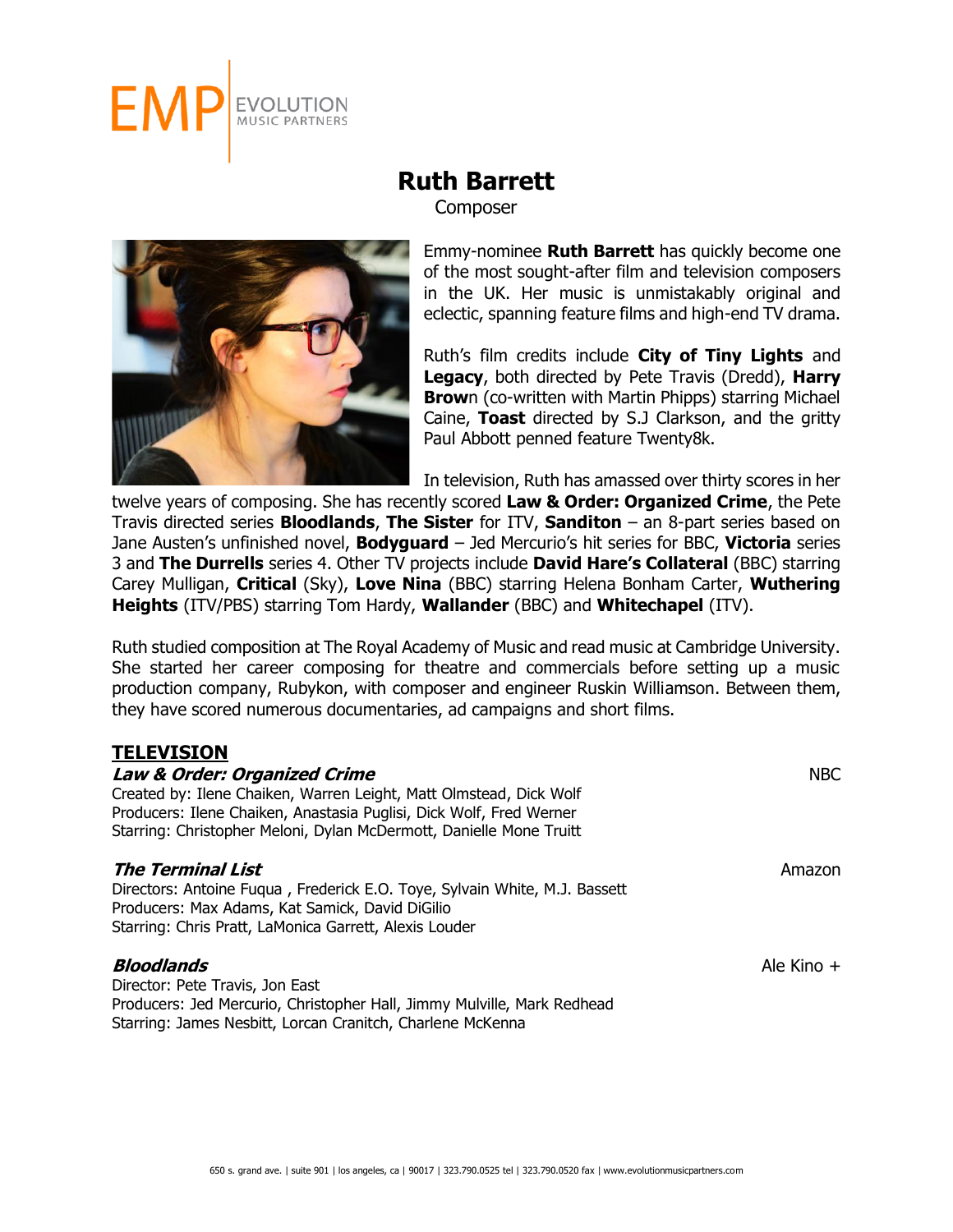

Composer

| <b>TELEVISION (cont.)</b>                                                                                             |                          |
|-----------------------------------------------------------------------------------------------------------------------|--------------------------|
| <b>The Sister</b>                                                                                                     | Fremantle                |
| Director: Niall MacCormick                                                                                            |                          |
| Producers: Neil Cross, Jonathan Curling, Kate Harwood, Noemi Spanos                                                   |                          |
| Starring: Russell Tovey, Bertie Carvel, Amrita Archaria                                                               |                          |
| <b>The Durrells</b> (Series 4)                                                                                        | <b>ITV</b>               |
| Director: Roger Goldby, Steve Barron, Niall MacCormick, Edward Hall                                                   |                          |
| Producers: Steven Ashley, Erin Delaney, Rebecca Eaton, Christopher Hall, Lee Morris, Simon Nye                        |                          |
| Starring: Keeley Hawes, Josh O'Connor, Milo Parker                                                                    |                          |
|                                                                                                                       |                          |
| <b>Sanditon</b>                                                                                                       | <b>PBS</b>               |
| Director: Charles Sturridge, Olly Blackburn, Lisa Clarke<br>Producers: Belinda Campbell, Andrew Davies, Rebecca Eaton |                          |
| Starring: Crystal Clarke, Rose Williams, Kris Marshall                                                                |                          |
|                                                                                                                       |                          |
| Victoria                                                                                                              | Masterpiece Theatre      |
| Director: Geoffrey Sax, Olly Blackburn, Tom Vaughan                                                                   |                          |
| Producers: Rebecca Eaton, Daisy Goodwin, Damien Timmer, Paul Frift                                                    |                          |
| Starring: Jenna Coleman, Adrian Schiller, Tommy Knight                                                                |                          |
| <b>Bodyguard</b>                                                                                                      | <b>Netflix</b>           |
| Director: John Strickland, Thomas Vincent                                                                             |                          |
| Producers: Eric Coulter, Simon Heath, Jed Mercurio, Priscilla Parish                                                  |                          |
| Starring: Richard Madden, Sophie Rundle, Vincent Franklin                                                             |                          |
| <b>Collateral</b>                                                                                                     | <b>Netflix</b>           |
| Director: S.J. Clarkson                                                                                               |                          |
| Producers: Elizabeth Binns                                                                                            |                          |
| Starring: Carey Mulligan, Hayley Squires, Nathaniel Martello-White                                                    |                          |
| <b>Fearless</b>                                                                                                       | <b>Elephant Films</b>    |
| Director: Pete Travis                                                                                                 |                          |
| Producers: Adrian Sturges                                                                                             |                          |
| Starring: Helen McCrory, Sam Swainsbury, Jonathan Forbes                                                              |                          |
| Love, Nina                                                                                                            | <b>BBC</b>               |
| Director: S.J. Clarkson                                                                                               |                          |
| Producers: Derrin Schlesinger                                                                                         |                          |
| Starring: Faye Marsay, Ethan Rouse, Harry Webster                                                                     |                          |
|                                                                                                                       |                          |
| Critical<br>Director: Jon East, Michael Keillor, Philippa Langdale                                                    | British Sky Broadcasting |
| Producers: Christopher Hall, Jed Mercurio, Mark Redhead, Cameron Roach                                                |                          |
| Starring: Lenni James, Sheri Sadd, Peter Sullivan                                                                     |                          |
|                                                                                                                       |                          |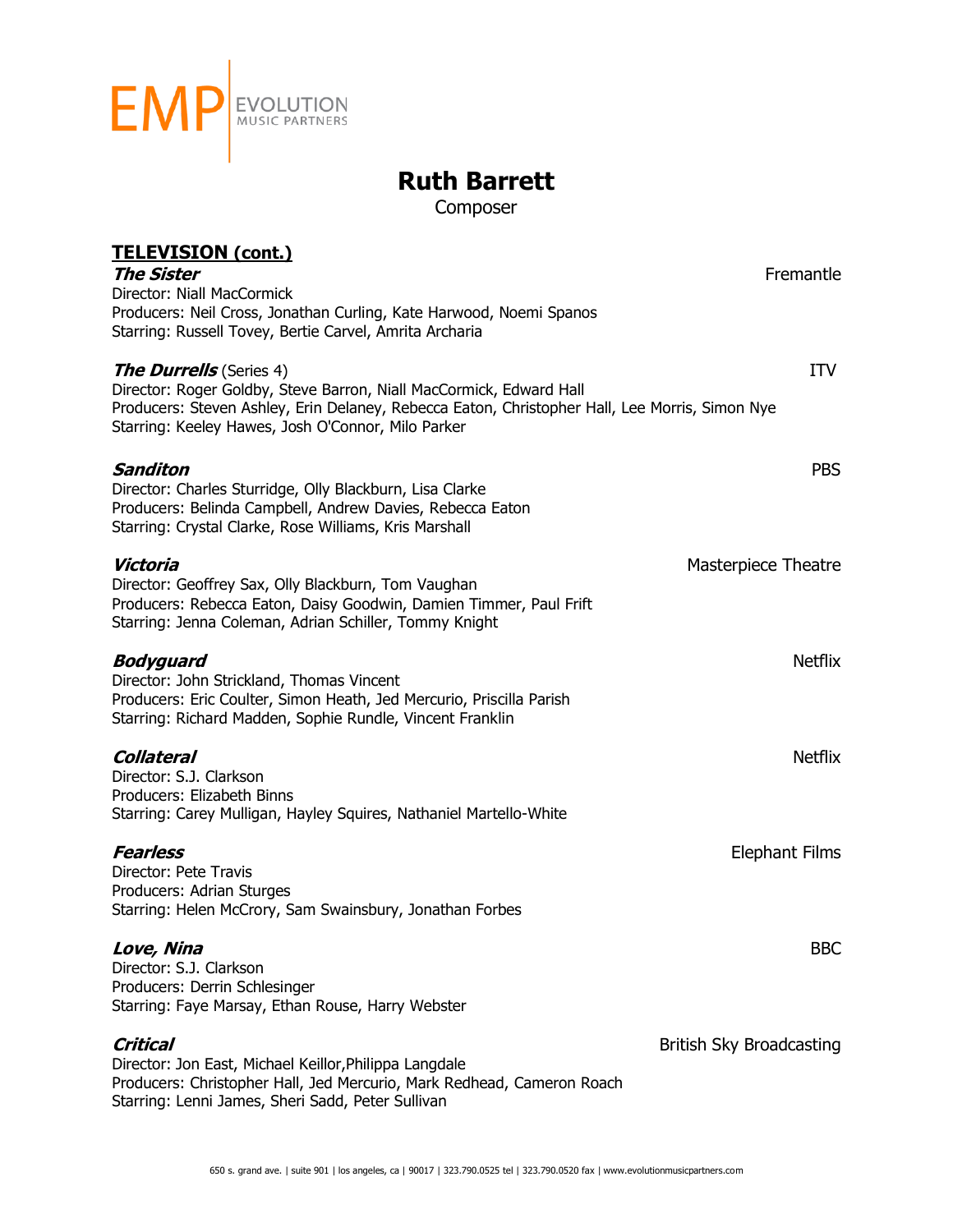

Composer

| <u>TELEVISION (cont.)</u><br><b>Remember Me</b><br>Director: Ashley Pearce<br>Producers: Chris Carey, Gwyneth Hughes, Rebecca Keane, Damien Timmer<br>Starring: Michael Palin, Mark Addy, Jodie Comer                                      | <b>BBC</b> One              |
|--------------------------------------------------------------------------------------------------------------------------------------------------------------------------------------------------------------------------------------------|-----------------------------|
| Whitechapel<br>Director: Jon East, S.J. Clarkson, David Evans<br>Producers: Sally Woodward Gentle, David Boulter, Patrick Schweitzer<br>Starring: Robert Penry-Jones, Steve Pemberton, Phil Davis                                          | HBO Max                     |
| <b>Wuthering Heights</b><br>Director: Coky Giedroyc<br>Producers: Radford Neville<br>Starring: Tom Hardy, Charlotte Riley, Andrew Lincoln                                                                                                  | <b>PBS</b>                  |
| <u>FILM</u><br><b>City of Tiny Lights</b><br>Director: Pete Travis<br>Producers: Rebecca O'Brien, Ado Yoshizaki Cassuto<br>Starring: Riz Ahmed, Billie Piper, James Krishna Floyd                                                          | <b>Netflix</b>              |
| <b>The Young and Prodigious T.S. Spivet</b> (Song)<br>"The White Queen"<br>Director: Jean-Pierre Jeunet<br>Producers: Frédéric Brillion, Suzanne Girard, Gilles Legrand<br>Starring: Helena Bonham Carter, Judy Davis, Callum Keith Rennie | The Weinstein Company       |
| Twenty8k<br>Director: David Kew, Neil Thompson<br>Producers: Martin Carr, Neil Thompson<br>Starring: Sebastian Nanena, Bhasker Patel, Rani Moorthy                                                                                         | <b>Osiris Entertainment</b> |
| <b>Brighton Rock</b> (Additional Music)<br>Director: Rowan Joffe<br>Producers: Paul Webster<br>Starring: Sam Riley, Andrea Riseborough, Helen Mirren                                                                                       | <b>MPI Home Video</b>       |
| <b>Harry Brown</b><br>Director: Daniel Barber<br>Producers: Keith Bell, Matthew Brown, Kris Thykier, Matthew Vaughn<br>Starring: Michael Caine, Emily Mortimer, Charlie Creed-Miles                                                        | Samuel Goldwyn Films        |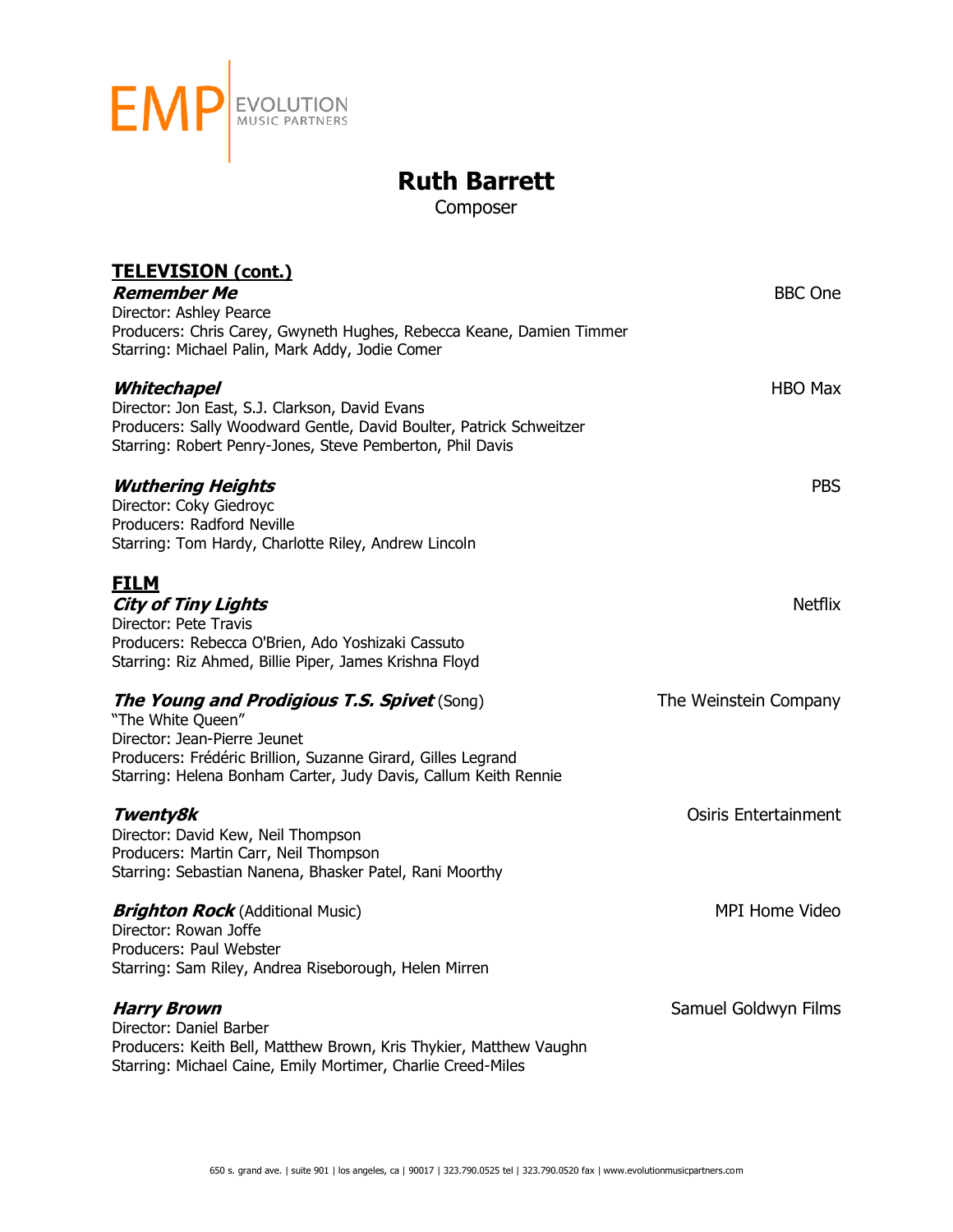

Composer

| <u>FILM (cont.)</u><br><b>Endgame</b> (Additional Music)                                      | <b>Dalton Pictures</b>           |
|-----------------------------------------------------------------------------------------------|----------------------------------|
| Director: Pete Travis                                                                         |                                  |
| Producers: Hal Vogel<br>Starring: William Hurt, Chiwetel Ejiofor, Jonny Lee Miller            |                                  |
|                                                                                               |                                  |
| <b>Inkheart</b> (Music Editor)                                                                | Warner Bros.                     |
| Director: Iain Softley<br>Producers: Cornelia Funke, Diana Pokorny, Iain Softley              |                                  |
| Starring: Brendan Fraser, Sienna Guillory, Eliza Bennett                                      |                                  |
| <b>What The Durrells Did Next</b> (Documentary)                                               | <b>ITV Hub</b>                   |
| Director: Toby Roebuck, Ewen Thomson                                                          |                                  |
| Producers: Toby Roebuck                                                                       |                                  |
| Starring: Keeley Hawes, Gerald Durrell, Lawrence Durrell                                      |                                  |
| Legacy                                                                                        | <b>BBC</b>                       |
| Director: Pete Travis                                                                         |                                  |
| Producers: Rob Bullock<br>Starring: Charlie Cox, Andrew Scott, Romola Garai                   |                                  |
|                                                                                               |                                  |
| Toast                                                                                         | <b>Emerging Pictures</b>         |
| Director: S.J. Clarkson                                                                       |                                  |
| Producers: Faye Ward<br>Starring: Oscar Kennedy, Victoria Hamilton, Matthew McNulty           |                                  |
|                                                                                               |                                  |
| <b>Outbreak 1939</b> (Documentary)                                                            | <b>ITV</b>                       |
| Director: Martina Hall                                                                        |                                  |
| Producers: Matt Vain, Martina Hall<br>Starring: Melvyn Bragg, Richard Attenborough, Tony Benn |                                  |
|                                                                                               |                                  |
| <b>Hancock &amp; Joan</b>                                                                     | <b>BBC</b>                       |
| Director: Richard Laxton<br>Producers: Simon Heath                                            |                                  |
| Starring: Ken Stott, Maxine Peake, Alex Jennings                                              |                                  |
|                                                                                               |                                  |
| <b>Clapham Junction</b>                                                                       | Here TV                          |
| Director: Adrian Shergold<br>Producers: Elinor Day                                            |                                  |
| Starring: Tom Beard, Rachael Blake, Samantha Bond, Stuart Bunce                               |                                  |
|                                                                                               |                                  |
| <b>A Very British Sex Scandal</b><br>Director: Patrick Reams                                  | Channel 4 Television Corporation |
| Producers: Edmund Coulthard                                                                   |                                  |
| Starring: Nicholas Le Prevost, Harriet Eastcott, Sam Heughan                                  |                                  |